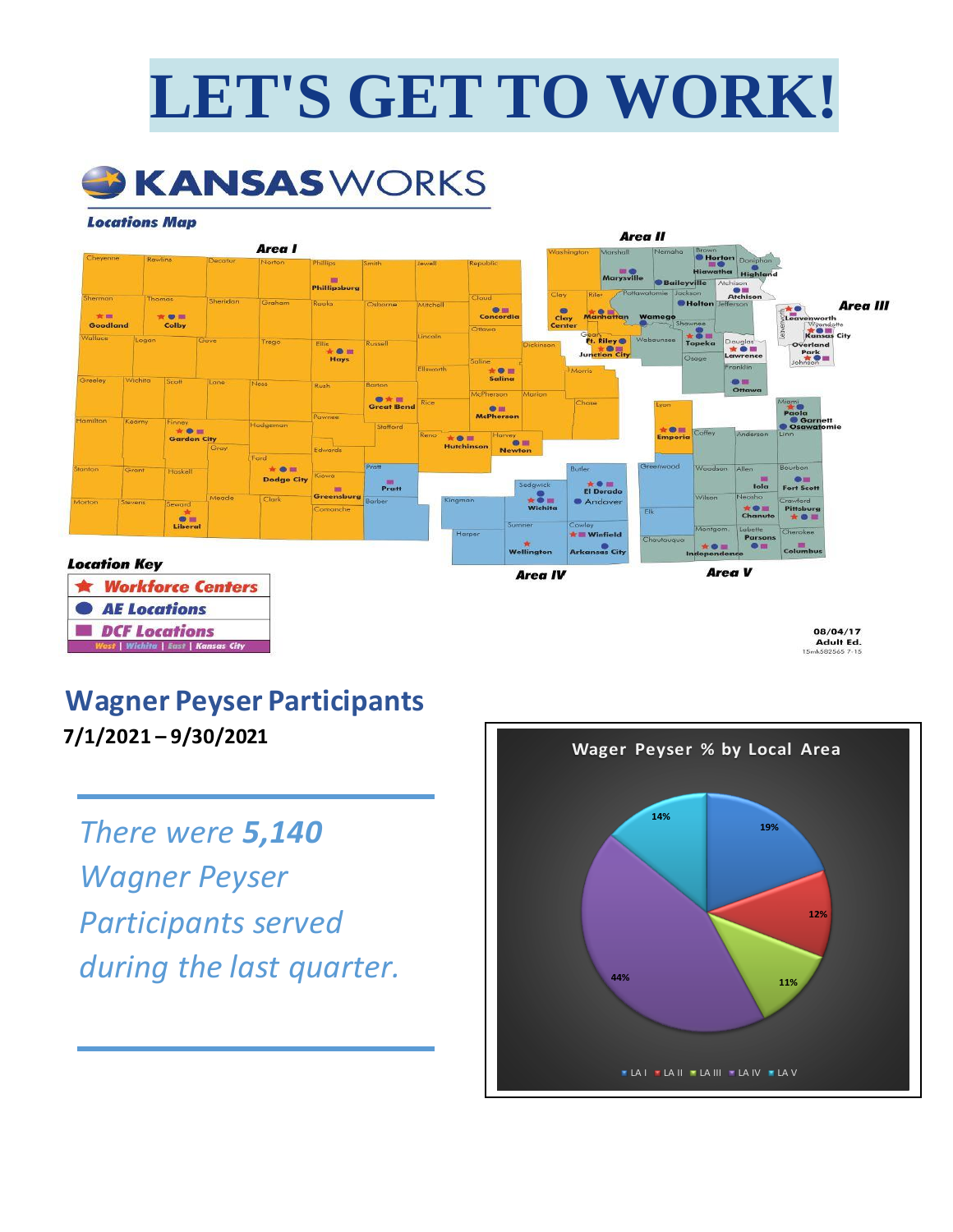# **FEDERAL WIOA PERFORMANCE MEASURES**

### **PY 2021 (July 1, 2021 – Sept 30, 2021)**

| Indicator / Program                      | Local Area I Performance Through PY 2021<br>Title I | <b>Title I DW</b> | Title I | <b>Average Indicator Score</b> |
|------------------------------------------|-----------------------------------------------------|-------------------|---------|--------------------------------|
| <b>Employment 2nd Quarter After Exit</b> | 114.71%                                             | 103.90%           | 108.37% | 108.99%                        |
| Employment 4th Quarter After Exit        | 122.47%                                             | 101.27%           | 106.97% | 110.23%                        |
| Median Earning 2nd Quarter After Ex      | 112.91%                                             | 79.32%            | 93.18%  | 95.14%                         |
| <b>Credential Attainment Rate</b>        | 67.02%                                              | 42.41%            | 80.29%  | 63.24%                         |
| <b>Average Program Score</b>             | 104.28%                                             | 81.72%            | 97.20%  |                                |
|                                          | Local Area II Performance Through PY 2021           |                   |         |                                |
| <b>Indicator / Program</b>               | <b>Adult</b>                                        | <b>DW</b>         | Youth   | <b>Average Indicator Score</b> |
| <b>Employment 2nd Quarter After Exit</b> | 105.26%                                             | #DIV/0!           | 60.34%  | 82.80%                         |
| Employment 4th Quarter After Exit        | 96.53%                                              | #DIV/0!           | 88.44%  | 92.48%                         |
| Median Earning 2nd Quarter After Ex      | 141.48%                                             | #DIV/0!           | 65.24%  | 103.36%                        |
| <b>Credential Attainment Rate</b>        | 113.74%                                             | #DIV/0!           | 84.75%  | 99.24%                         |
| <b>Average Program Score</b>             | 114.25%                                             | #DIV/0!           | 74.69%  |                                |
|                                          | Local Area III Performance Through PY 2021          |                   |         |                                |
| Indicator / Program                      | <b>Adult</b>                                        | <b>DW</b>         | Youth   | <b>Average Indicator Score</b> |
| <b>Employment 2nd Quarter After Exit</b> | 88.52%                                              | 86.58%            | 89.66%  | 88.25%                         |
| Employment 4th Quarter After Exit        | 95.65%                                              | 82.77%            | 108.54% | 95.65%                         |
| Median Earning 2nd Quarter After Ex      | 115.19%                                             | 92.74%            | 29.12%  | 79.02%                         |
| <b>Credential Attainment Rate</b>        | 113.02%                                             | 104.09%           | 0.00%   | 72.37%                         |
| <b>Average Program Score</b>             | 103.09%                                             | 91.54%            | 56.83%  |                                |
|                                          |                                                     |                   |         |                                |
|                                          | Local Area IV Performance PY 2021                   |                   |         |                                |
| Indicator / Program                      | <b>Adult</b>                                        | <b>DW</b>         | Youth   | <b>Average Indicator Score</b> |
| <b>Employment 2nd Quarter After Exit</b> | 93.14%                                              | 83.69%            | 91.95%  | 89.60%                         |
| Employment 4th Quarter After Exit        | 76.78%                                              | 96.03%            | 108.54% | 93.78%                         |
| Median Earning 2nd Quarter After Ex      | 105.54%                                             | 89.25%            | 45.88%  | 80.22%                         |
| <b>Credential Attainment Rate</b>        | 107.24%                                             | 95.42%            | 169.49% | 124.05%                        |
| <b>Average Program Score</b>             | 95.67%                                              | 91.10%            | 103.97% |                                |
|                                          | <b>Local Area V Performance PY 2021</b>             |                   |         |                                |
| Indicator / Program                      | <b>Adult</b>                                        | DW                | Youth   | <b>Average Indicator Score</b> |
| <b>Employment 2nd Quarter After Exit</b> | 111.72%                                             | 121.21%           | 91.95%  | 108.29%                        |
| Employment 4th Quarter After Exit        | 94.08%                                              | 105.49%           | 130.25% | 109.94%                        |
| Median Earning 2nd Quarter After Ex      | 131.70%                                             | 91.76%            | 82.00%  | 101.82%                        |
| <b>Credential Attainment Rate</b>        | 56.44%                                              | #DIV/0!           | 96.85%  | 76.65%                         |
| <b>Average Program Score</b>             | 98.49%                                              | 106.15%           | 100.26% |                                |
|                                          | <b>Overall State Performance PY 2021</b>            |                   |         |                                |
| <b>Indicator / Program</b>               | <b>Adult</b>                                        | <b>DW</b>         | Youth   | <b>Average Indicator Score</b> |
| <b>Employment 2nd Quarter After Exit</b> | 98.04%                                              | 87.12%            | 87.00%  | 90.72%                         |
| Employment 4th Quarter After Exit        | 91.65%                                              | 92.06%            | 105.67% | 96.46%                         |
| Median Earning 2nd Quarter After Ex      | 117.57%                                             | 88.68%            | 65.24%  | 90.50%                         |
| <b>Credential Attainment Rate</b>        | 98.72%                                              | 91.89%            | 86.48%  | 92.36%                         |
| <b>Average Program Score</b>             | 101.49%                                             | 89.94%            | 86.10%  |                                |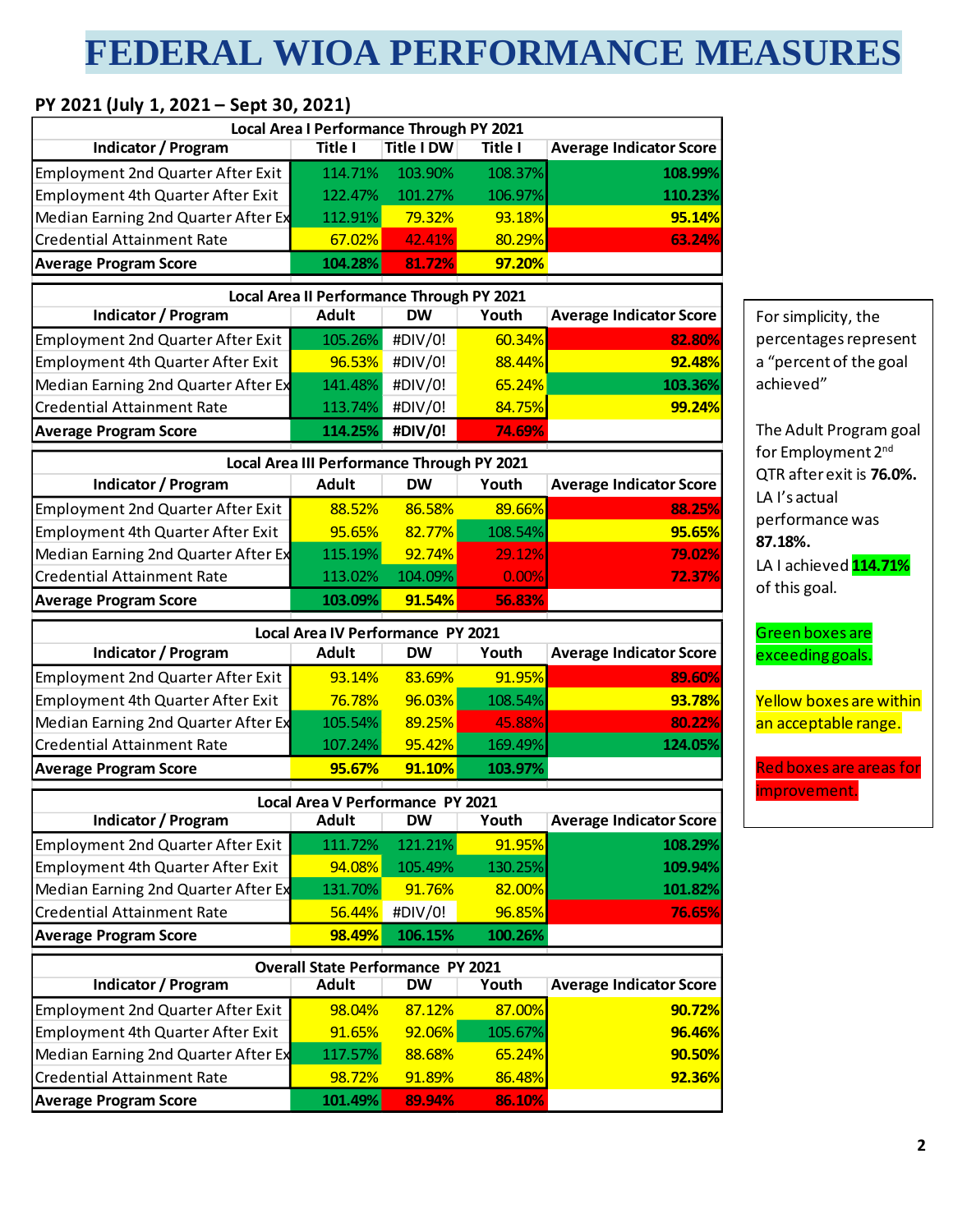# **FEDERAL WIOA PERFORMANCE MEASURES**

### **WIOA - Title I – Measurable Skills Gainsfor PY 2021**



This measure will build throughout the program year in order to reach these following goals:

**Adult Goal – 53.20% Dislocated Worker Goal – 69.30% Youth Goal – 57.60%**

### **WIOA - Title III – Wagner Peyser Performance**

| WIOA Title III - Wagner Peyser: PY 2021 |                                                               |         |              |         |         |         |         |  |  |  |  |  |
|-----------------------------------------|---------------------------------------------------------------|---------|--------------|---------|---------|---------|---------|--|--|--|--|--|
|                                         | Statewide<br>LA V<br>Goal<br>LA III<br>LA IV<br>LA II<br>LA I |         |              |         |         |         |         |  |  |  |  |  |
| <b>Employment Q2</b>                    | 65.4%                                                         | 59.5%   | 59.5%        | 68.7%   | 69.1%   | 65.7%   | 70.6%   |  |  |  |  |  |
| <b>Employment Q4</b>                    | 65.8%                                                         | 56.8%   | <b>62.1%</b> | 63.1%   | 65.1%   | 62.9%   | 69.8%   |  |  |  |  |  |
| Median Earnings                         | \$5,482                                                       | \$5,542 | \$4,671      | \$5,515 | \$6,196 | \$5,572 | \$5,356 |  |  |  |  |  |

# **STATE PERFORMANCE MEASURES**

### **Training Resources**

From July 2021 through Sept 2021 Kansas spent over **\$1.1 million** dollars to train Kansans in demand occupations.

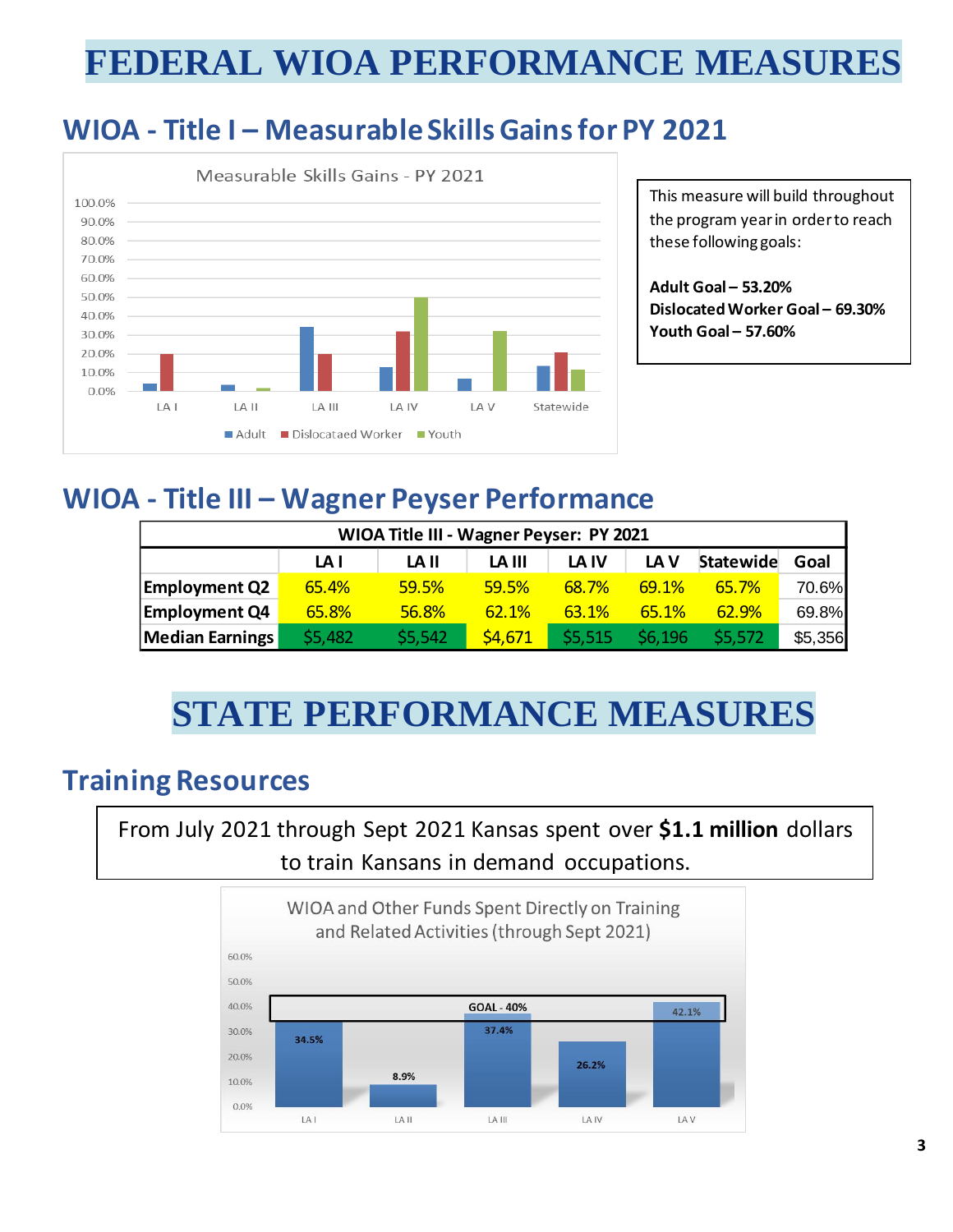#### **KANSAS**WORKS State Board Quarterly Expenditure/Performance Report Fiscal Year 2022/1st Quarter

| <b>LOCAL AREA I</b>                                        |                      |              |                   |                           |                               |                          |            |                          |             |            |  |
|------------------------------------------------------------|----------------------|--------------|-------------------|---------------------------|-------------------------------|--------------------------|------------|--------------------------|-------------|------------|--|
| <b>PY21/FY22</b>                                           |                      |              | <b>Youth Work</b> | <b>Direct Participant</b> |                               |                          | Percent of | Total                    | Cost per    |            |  |
| Q1 YTD                                                     | Current Allocation + | Operational  | Experience        | <b>Expenditures</b>       | <b>Percent Spent Directly</b> | <b>Total Funds</b>       | Funds      | Partcpnts                | Participant | Balance    |  |
| 07/01/21-09/30/21                                          | Carry In             | Expenditures | Percentage        | (trg & supp svcs)         | on Participant                | Expended                 | Expended   | Served                   | Served      | Remaining  |  |
| Administration                                             | $55,751.04$ \$       | 21,855.28    |                   |                           |                               | 21,855.28                | 39.20%     |                          |             | 33,895.76  |  |
| Adult                                                      | 138,927.92 \$        | 48,015.99    |                   | 8,089.26                  | 14.4% \$                      | 56,105.25                | 40.38%     |                          | #DIV/0!     | 82,822.67  |  |
| <b>Dislocated Worker</b>                                   | 100,907.54 \$        | 45,473.34    |                   | 12,999.81                 | 22.2% \$                      | 58,473.15                | 57.95%     |                          | #DIV/0!     | 42,434.39  |  |
| Youth                                                      | 238,312.40 \$        | 49,211.40    | 40.69             | 26,970.68<br>5I S         | 35.4% \$                      | 76,182.08                | 31.97%     |                          | #DIV/0!     | 162,130.32 |  |
| A & DW Total                                               | 295,586.50 \$        | 93,489.33    |                   | 21,089.07                 | 18.4% \$                      | 114,578.40               | 38.76%     |                          | #DIV/0!     | 181,008.10 |  |
| <b>WIOA Program Total</b>                                  | 478,147.86 \$        | 142,700.73   |                   | 48,059.75                 | 25.2% \$                      | 190,760.48               | 39.90%     |                          | #DIV/0!     | 287,387.38 |  |
|                                                            |                      |              |                   |                           |                               |                          |            |                          |             |            |  |
| Other funds/grants available (report all funds available): |                      |              |                   |                           |                               |                          |            |                          | Cost per    |            |  |
| <b>KHPOP</b>                                               | 288,964.37 \$        | 61,273.34    |                   | 34,921.02                 | 57.0% \$                      | 96,194.36                | 33.29%     |                          | #DIV/0!     | 192,770.01 |  |
| Rapid Response                                             | $12,109.50$ \$       | 11,489.53    |                   |                           | $0.0\%$ \$                    | 11,489.53                | 94.88%     |                          | <b>NA</b>   | 619.97     |  |
|                                                            |                      |              |                   |                           | #DIV/0!                       | $\overline{\phantom{a}}$ | #DIV/0!    |                          |             |            |  |
| Vocational Rehabilitation - End Dependence Kansas          | 343,510.96 \$        | 50,650.00    |                   | 32,922.50                 | 39.4%                         | 83,572.50                | 24.33%     |                          | #DIV/0!     |            |  |
| RASEG                                                      | $161,320.41$ \$      | 11,747.83    |                   | 31,574.40                 | 72.9% \$                      | 43,322.23                | 26.85%     |                          | <b>NA</b>   |            |  |
| Total Other funds/grants:                                  | 805,905.24 \$        | 135,160.70   |                   | 99,417.92                 | 42.4% \$                      | 234,578.62               | 29.11%     |                          | #DIV/0!     | 571,326.62 |  |
| <b>TOTALS (excluding youth):</b>                           | 1,101,491.74 \$      | 228,650.03   |                   | 120,506.99                | 34.5%                         | 349,157.02               | 31.70%     | $\overline{\phantom{0}}$ | #DIV/0!     | 752,334.72 |  |

| <b>LOCAL AREA II</b>                                       |                      |               |                   |                           |                               |                          |            |                          |             |              |
|------------------------------------------------------------|----------------------|---------------|-------------------|---------------------------|-------------------------------|--------------------------|------------|--------------------------|-------------|--------------|
| <b>PY21/FY22</b>                                           |                      |               | <b>Youth Work</b> | <b>Direct Participant</b> |                               |                          | Percent of |                          | Cost per    |              |
| Q1 YTD                                                     | Current Allocation + | Operational   | Experience        | <b>Expenditures</b>       | <b>Percent Spent Directly</b> | <b>Total Funds</b>       | Funds      | <b>Total Part</b>        | Participant | Balance      |
| 07/01/21-09/30/21                                          | Carry In             | Expenditures  | Percentage        | (trg & supp svcs)         | on Participant                | Expended                 | Expended   | Served                   | Served      | Remaining    |
| Administration                                             | 175,582.23 \$        | 28,007.70     |                   |                           |                               | 28,007.70                | 15.95%     |                          |             | 147,574.53   |
| Adult                                                      | 442,694.70 \$        | 140,990.01    |                   | 1,295.22                  | 0.9%                          | 142,285.23               | 32.14%     | $143 \quad$ \$           | 995.00 \$   | 300,409.47   |
| <b>Dislocated Worker</b>                                   | 88,106.00 \$         | 3,547.68      |                   | 12,870.40                 | 78.4%                         | 16,418.08                | 18.63%     | $\overline{\phantom{a}}$ | #DIV/0!     | 71,687.92    |
| Youth                                                      | 1,391,487.34 \$      | 78,486.96     | 41.16%            | 23,631.50                 | 23.1%                         | 102,118.46               | 7.34%      | $95$ $\frac{1}{5}$       | 1,074.93    | 1,289,368.88 |
| A & DW Total                                               | 530,800.70 \$        | 144,537.69    |                   | 14,165.62                 | 8.9%                          | 158,703.31               | 29.90%     | $143 \quad$              | 1,109.81    | 372,097.39   |
| WIOA Program Total                                         | 1,922,288.04 \$      | 223,024.65    |                   | 37,797.12                 | $14.5\%$ \$                   | 260,821.77               | 13.57%     | $238$ \$                 | 1,095.89    | 1,661,466.27 |
|                                                            |                      |               |                   |                           |                               |                          |            |                          |             |              |
| Other funds/grants available (report all funds available): |                      |               |                   |                           |                               |                          |            |                          | Cost per    |              |
| KHPOP (FY19-KHPOP-002)                                     |                      |               |                   |                           | #DIV/0!                       | $\overline{\phantom{a}}$ | #DIV/0!    |                          | #DIV/0!     |              |
| KHPOP (FY20-KHPOP-002)                                     | 248,877.66<br>5 I S  | 49,767.87     |                   | 71,669.93                 | 59.0%                         | 121,437.80               | 48.79%     |                          | #DIV/0!     | 127,439.86   |
| Rapid Response (FY19-RR-002)                               |                      | $\sim$        |                   |                           | #DIV/0!                       | $\overline{\phantom{a}}$ | #DIV/0!    |                          | #DIV/0!     |              |
| Rapid Response (FY20-RR-002)                               | 8,989.86 \$          | 601.12        |                   |                           | 0.0%                          | 601.12                   | 6.69%      |                          | #DIV/0!     | 8,388.74     |
| Reg Apprenticeship Expansion                               |                      | $\sim$<br>- 5 |                   | $\overline{\phantom{a}}$  | 0.0%                          | $\sim$                   | #DIV/0!    |                          |             |              |
| <b>Work-Based Learning</b>                                 | 70,000.00 \$         | 1,329.81      |                   |                           | 0.0%                          | 1,329.81                 | 1.90%      | $\overline{\phantom{a}}$ | #DIV/0!     | 68,670.19    |
| Total Other funds/grants:                                  | 327,867.52 \$        | 51,698.80     |                   | 71,669.93                 | 58.1%                         | 123,368.73               | 37.63%     | #REF!                    | #REF!       | 204,498.79   |
| <b>TOTALS (excluding youth):</b>                           | 858,668.22 \$        | 196,236.49    |                   | 85,835.55                 | 30.4%                         | 282,072.04               | 32.85%     | #REF!                    | #REF!       | 576,596.18   |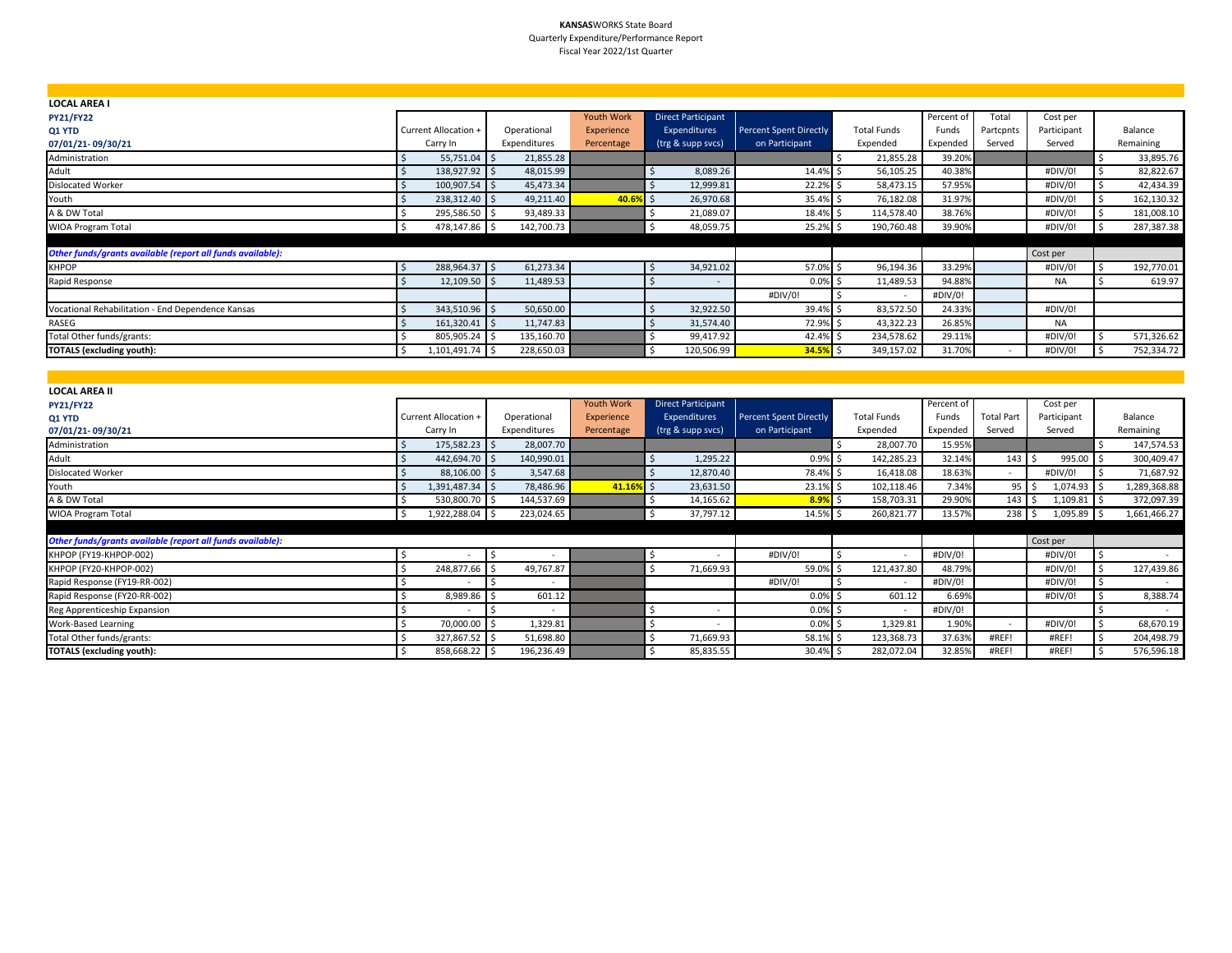#### **KANSAS**WORKS State Board Quarterly Expenditure/Performance Report Fiscal Year 2022/1st Quarter

| <b>LOCAL AREA III</b>                                       |                      |              |                   |                           |                               |                          |            |                  |                  |              |
|-------------------------------------------------------------|----------------------|--------------|-------------------|---------------------------|-------------------------------|--------------------------|------------|------------------|------------------|--------------|
| <b>PY21/FY22</b>                                            |                      |              | <b>Youth Work</b> | <b>Direct Participant</b> |                               |                          | Percent of | Total            | Cost per         |              |
| Q1 YTD                                                      | Current Allocation + | Operational  | Experience        | Expenditures              | <b>Percent Spent Directly</b> | <b>Total Funds</b>       | Funds      | Partcpnts        | Participant      | Balance      |
| 07/01/21-09/30/21                                           | Carry In             | Expenditures | Percentage        | (trg & supp svcs)         | on Participant                | Expended                 | Expended   | Served           | Served           | Remaining    |
| Administration                                              | 412,750.00 \$        | 54,571.93    |                   |                           |                               | 54,571.93                | 13.22%     |                  |                  | 358,178.07   |
| Adult                                                       | 1,252,293.00 \$      | 253,058.50   |                   | 18,888.65                 | $6.9%$ \$                     | 271,947.15               | 21.72%     | 283              | 960.94           | 980,345.85   |
| Dislocated Worker                                           | 1,221,635.00 \$      | 45,469.11    |                   | 3,176.00                  | $6.5%$ \$                     | 48,645.11                | 3.98%      | $35 \mid 5$      | 1,389.86         | 1,172,989.89 |
| Youth                                                       | 1,465,982.00 \$      | 142,695.34   | 8.7%              | 1,452.84<br>il s          | $1.0\%$ \$                    | 144,148.18               | 9.83%      | $43 \mid 5$      | 3,352.28         | 1,321,833.82 |
| A & DW Total                                                | 2,473,928.00 \$      | 298,527.61   |                   | 22,064.65                 | $6.9\%$ \$                    | 320,592.26               | 12.96%     | 318 <sup>5</sup> | 1,008.15         | 2,153,335.74 |
| <b>WIOA Program Total</b>                                   | 3,939,910.00 \$      | 441,222.95   |                   | 23,517.49                 | $5.1\%$ \$                    | 464,740.44               | 11.80%     | 361              | 1,287.37<br>LIS. | 3,475,169.56 |
|                                                             |                      |              |                   |                           |                               |                          |            |                  |                  |              |
| Other funds/grants available (report all funds available):  |                      |              |                   |                           |                               |                          |            |                  | Cost per         |              |
| Grants w/no training resources (RR, KHPOP Impact, RA Accel) |                      |              |                   |                           |                               | $\overline{\phantom{a}}$ |            |                  |                  |              |
| KHPOP- Yr 5 extension                                       | 203,400.00 \$        | 55,674.51    |                   | 62,434.09                 | 52.9% \$                      | 118,108.60               | 58.07%     | $541 \,$ \$      | 218.32           | 85,291.40    |
| <b>OKEP</b>                                                 | 76,008.00 \$         | 9,375.71     |                   | 4,495.46                  | 32.4% \$                      | 13,871.17                | 18.25%     | $129$ \$         | $107.53$ \$      | 62,136.83    |
| RetainWorks                                                 | 149,272.00 \$        | $\sim$       |                   |                           | #DIV/0!                       | $\sim$                   | 0.00%      | $\sim$           | #DIV/0!          | 149,272.00   |
| LAIII-Other non-State grants (EDA & YB)                     | 522,925.00 \$        | 36,782.26    |                   | 4,000.00                  | $9.8\%$ \$                    | 40,782.26                | 7.80%      | 5 <sup>15</sup>  | $8,156.45$ \$    | 482,142.74   |
| LAIII-Johnson Cnty Gov't Grant                              | 1,769,700.00 \$      | 79,966.92    |                   | 194,223.56                | 70.8% \$                      | 274,190.48               | 15.49%     | $160 \quad$ \$   | 1,713.69         | 1,495,509.52 |
| Total Other funds/grants:                                   | 2,721,305.00 \$      | 181,799.40   |                   | 265,153.11                | 59.3% \$                      | 446,952.51               | 16.42%     | $835$ \$         | 535.27           | 2,274,352.49 |
| <b>TOTALS (excluding youth):</b>                            | 5,195,233.00 \$      | 480,327.01   |                   | 287,217.76                | 37.4%                         | 767,544.77               | 14.77%     | $1,153$ \$       | 665.69           | 4,427,688.23 |

| <b>LOCAL AREA IV</b>                                       |                             |                  |                   |                           |                               |                          |            |                               |               |              |
|------------------------------------------------------------|-----------------------------|------------------|-------------------|---------------------------|-------------------------------|--------------------------|------------|-------------------------------|---------------|--------------|
| <b>PY21/FY22</b>                                           |                             |                  | <b>Youth Work</b> | <b>Direct Participant</b> |                               |                          | Percent of | Total                         | Cost per      |              |
| Q1 YTD                                                     | <b>Current Allocation +</b> | Operational      | Experience        | Expenditures              | <b>Percent Spent Directly</b> | <b>Total Funds</b>       | Funds      | Partcpnts                     | Participant   | Balance      |
| 07/01/21-09/30/21                                          | Carry In                    | Expenditures     | Percentage        | (trg & supp svcs)         | on Participant                | Expended                 | Expended   | Served                        | Served        | Remaining    |
| Administration                                             | 321,222.00 \$               | 45,669.15        |                   |                           |                               | 45,669.15                | 14.22%     |                               |               | 275,552.85   |
| Adult                                                      | 1,394,118.00 \$             | 256,807.85       |                   | 10.012.36                 | $3.8\%$ \$                    | 266,820.21               | 19.14%     | 624S                          | 427.60 \$     | 1,127,297.79 |
| <b>Dislocated Worker</b>                                   | 422,056.00 \$               | 130,531.51       |                   | (60.00)                   | 0.0%                          | 130,471.51               | 30.91%     | $451 \,$ \$                   | 289.29 \$     | 291,584.49   |
| Youth                                                      | 1,583,538.00 \$             | 130,976.73       | $9.4\%$ \$        | 27,113.54                 | 17.2%                         | 158,090.27               | 9.98%      | $56$ $\overline{\phantom{0}}$ | $2,823.04$ \$ | 1,425,447.73 |
| A & DW Total                                               | 1,816,174.00 \$             | 387,339.36       |                   | 9,952.36                  | $2.5%$ \$                     | 397,291.72               | 21.88%     | $1,075$ \$                    | 369.57 \$     | 1,418,882.28 |
| <b>WIOA Program Total</b>                                  | 3,399,712.00 \$<br>Ŝ.       | 518,316.09       |                   | 37,065.90<br>\$           | $6.7%$ \$                     | 555,381.99               | 16.34%     | $1,131$ \$                    | 491.05 \$     | 2,844,330.01 |
|                                                            |                             |                  |                   |                           |                               |                          |            |                               |               |              |
| Other funds/grants available (report all funds available): |                             |                  |                   |                           |                               |                          |            |                               | Cost per      |              |
| Rapid Response                                             | 55,527.50 \$                | 6,277.58         |                   |                           | 0.0%                          | 6,277.58                 | 11.31%     |                               | #DIV/0!       | 49,249.92    |
| Senior Community Services Employment Program               | 767,368.00 \$               | 34,123.65        |                   | 73.677.41                 | 68.3%                         | 107,801.06               | 14.05%     | $81 \,$ $\bar{5}$             | 1,330.88 \$   | 659,566.94   |
| KHPOP Year 5                                               | 373,356.00 \$               | 36,683.98        |                   | 22,437.82                 | 38.0%                         | 59,121.80                | 15.84%     | $42 \mid 5$                   | $1,407.66$ \$ | 314,234.20   |
| RETAIN                                                     | 434,393.00 \$               | 38,317.21        |                   | 588.19                    | $1.5%$ \$                     | 38,905.40                | 8.96%      | $12 \mid \zeta$               | $3,242.12$ \$ | 395,487.60   |
| <b>KAMP- America's Promise</b>                             | 1,416,147.00 \$             | 74,490.81        |                   | 36.224.39                 | 32.7%                         | 110,715.20               | 7.82%      |                               | #DIV/0!       | 1,305,431.80 |
| <b>DWG</b>                                                 | 566,315.00 \$               | 132,437.59       |                   | 106,037.53                | 44.5% \$                      | 238,475.12               | 42.11%     | $377$ $\frac{1}{3}$           | 632.56 \$     | 327,839.88   |
| CS DWG                                                     | 450,000.00                  |                  |                   |                           | #DIV/0!                       | $\overline{\phantom{a}}$ | 0.00%      | $\sim$                        | #DIV/0!       | 450,000.00   |
| <b>KS Appr</b>                                             | 183,056.00 \$               | 16,210.81        |                   | 51,600.00                 | 76.1%                         | 67,810.81                | 37.04%     | $113 \quad$                   | $600.10$ \$   | 115,245.19   |
| United Way PCA                                             | 122,400.00 \$               | 18,685.39        |                   | 9,009.00                  | 32.5% \$                      | 27,694.39                | 22.63%     | $62 \mid 5$                   | 446.68 \$     | 94,705.61    |
| One Workforce                                              | 1,937,126.00 \$             | 50,579.89        |                   | 9,498.52                  | 15.8%                         | 60,078.41                | 3.10%      | 307                           | 195.70 \$     | 1,877,047.59 |
| Pathway Home                                               | 298,111.00                  | l s<br>35,869.73 |                   |                           | 0.0%                          | 35,869.73                | 12.03%     |                               | #DIV/0!       | 41,588.27    |
| WBL                                                        | 77,458.00 \$                | 19,280.38        |                   |                           | 0.0%                          | 19,280.38                | 24.89%     |                               | #DIV/0!       | 117,669.62   |
| HYPE/YEP//PACES/WERAP                                      | 136,950.00 \$               | 49,772.70        |                   |                           | 0.0%                          | 49,772.70                | 36.34%     |                               |               |              |
| Total Other funds/grants:                                  | 6,818,207.50 \$             | 512,729.72       |                   | 309,072.86                | 37.6%                         | 821,802.58               | 12.05%     | 994                           | 826.76 \$     | 5,996,404.92 |
| <b>TOTALS (excluding youth):</b>                           | 10,217,919.50 \$            | 900,069.08       |                   | 319,025.22<br>-\$         | 26.2%                         | 1,219,094.30             | 11.93%     | $2,069$ \$                    | 589.22 \$     | 8,998,825.20 |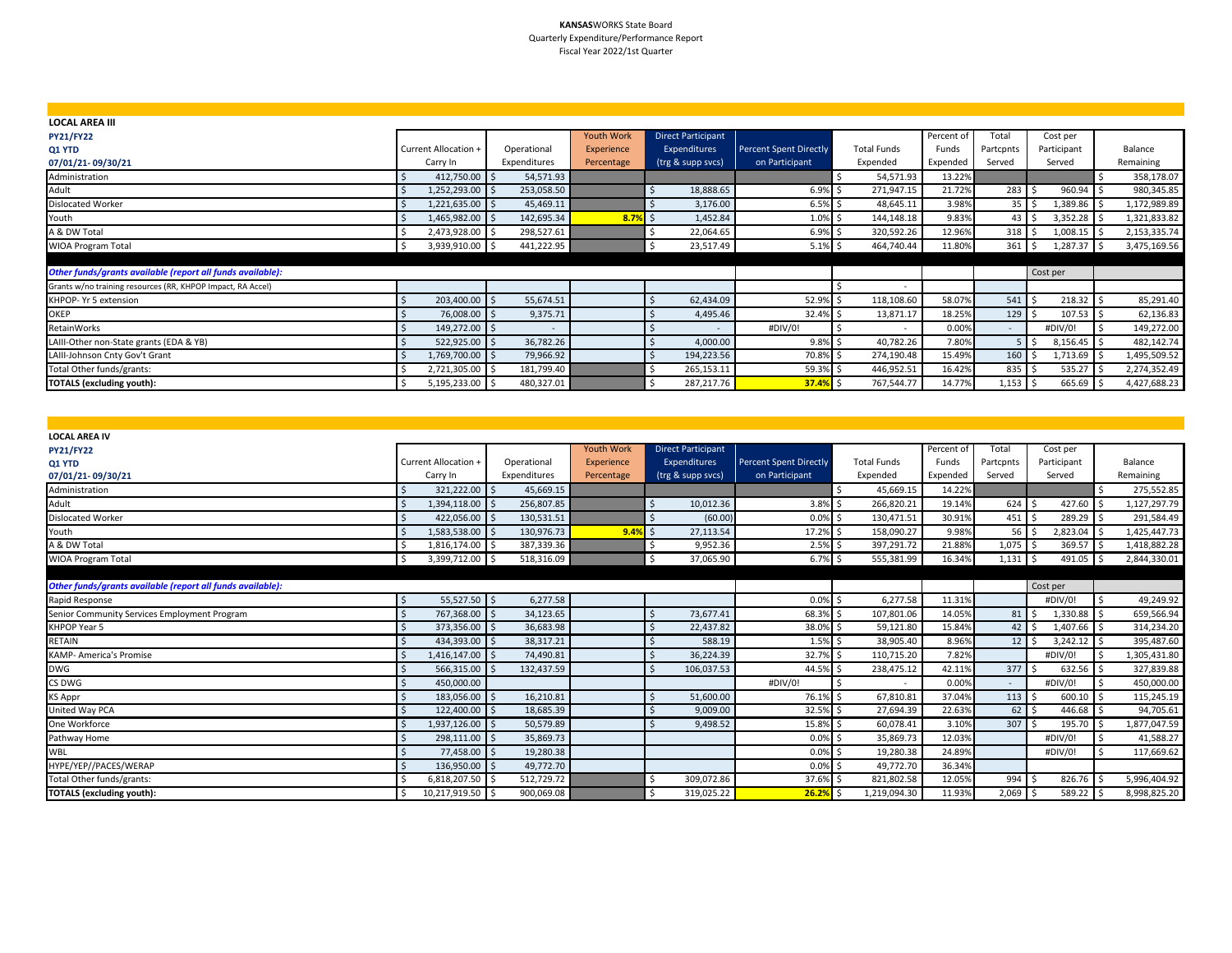#### **KANSAS**WORKS State Board Quarterly Expenditure/Performance Report Fiscal Year 2022/1st Quarter

| <b>LOCAL AREA V</b>                                        |                                     |                             |                   |                                  |                               |                             |            |           |                     |                            |
|------------------------------------------------------------|-------------------------------------|-----------------------------|-------------------|----------------------------------|-------------------------------|-----------------------------|------------|-----------|---------------------|----------------------------|
| <b>PY21/FY22</b>                                           |                                     |                             | <b>Youth Work</b> | <b>Direct Participant</b>        |                               |                             | Percent of | Total     | Cost per            |                            |
| Q1 YTD                                                     | Current Allocation +                | Operational                 | Experience        | Expenditures                     | <b>Percent Spent Directly</b> | <b>Total Funds</b>          | Funds      | Partcpnts | Participant         | Balance                    |
| 07/01/21-09/30/21                                          | Carry In                            | Expenditures                | Percentage        | (trg & supp svcs)                | on Participant                | Expended                    | Expended   | Served    | Served              | Remaining                  |
| Administration                                             | \$420,769.05                        | 62,676.81                   |                   |                                  |                               | \$<br>62,676.81             | 14.90%     |           |                     | 358,092.24                 |
| Adult                                                      | 1,179,495.70                        | 193,711.67                  |                   | 92,843.97                        | 32.4%                         | 286,555.64                  | 24.29%     | 266       | 1,077.28            | 892,940.06                 |
| <b>Dislocated Worker</b>                                   | 775,890.93                          | 17,362.76                   |                   | 415.71                           | 2.3%                          | 17,778.47                   | 2.299      | 16        | 1,111.15            | 758,112.46                 |
| Youth                                                      | \$1,561,438.46                      | 172,603.02                  | 19.99             | 56,052.15                        | 24.5%                         | 228,655.17                  | 14.64%     | 93        | 2,458.66            | 1,332,783.29<br>-Ś         |
| A & DW Total                                               | 1,955,386.63                        | 211.074.43                  |                   | Ś<br>93,259.68                   | 30.6%                         | 304,334.11                  | 15.569     | 282       | 1,079.20            | 1,651,052.52<br>١¢         |
| WIOA Program Total                                         | Ś<br>3,516,825.09                   | 383,677.45                  |                   | $\dot{\mathsf{s}}$<br>149,311.83 | 28.0%                         | 532,989.28                  | 15.16%     | 375       | 1,421.30            | 2,983,835.81<br>١ś         |
|                                                            |                                     |                             |                   |                                  |                               |                             |            |           |                     |                            |
| Other funds/grants available (report all funds available): |                                     |                             |                   |                                  |                               |                             |            |           | Cost per            |                            |
| KHPOP 10/1/20-09/30/2021                                   | 551,740.40 \$<br>-Ś                 | 164,473.54                  |                   | 163,689.42<br>-Ś                 | 49.9%                         | 328,162.96                  | 59.48%     |           | #DIV/0!             | $\mathsf{S}$<br>223,577.44 |
| Reg Apprenticeshhip State Expansion Grant                  | $\dot{\mathsf{S}}$<br>131,367.70 \$ | 17,120.17                   |                   | $\dot{\mathsf{s}}$<br>11,893.00  | 41.0%                         | \$<br>29,013.17             | 22.09%     |           | #DIV/0!             | $\mathsf{S}$<br>102,354.53 |
| Youth Set Aside Reg Apprenticeship                         | Ś<br>65,000.00 \$                   | $\mathcal{L}_{\mathcal{A}}$ |                   | -Ś<br>$\sim$                     | #DIV/0!                       | \$.<br>$\sim$               | 0.00%      |           | #DIV/0!             | \$<br>65,000.00            |
| Work Based Learning Grant                                  | 70,000.00 \$<br>Ŝ.                  | 13,491.88                   |                   | - Ś<br>$\sim$                    | 0.0%                          | 13,491.88<br>Ŝ.             | 19.27%     |           | #DIV/0!             | 56,508.12<br>Ŝ.            |
| Total Other funds/grants:                                  | <sub>\$</sub><br>748,108.10 \$      | 181,593.71                  |                   | Ś<br>175,582.42                  | 49.2%                         | 357,176.13<br><sup>\$</sup> | 47.74%     | $\sim$    | #DIV/0!             | 390,931.97<br>-Ś           |
| <b>TOTALS (excluding youth):</b>                           | 2,703,494.73 \$<br>Ś                | 392,668.14                  |                   | 268,842.10<br>Ś                  | 40.6%                         | \$<br>661,510.24            | 24.47%     | 282       | 1,266.58            | 2,041,984.49<br>l \$       |
| Total Other funds/grants:                                  | 4,269,710.93                        | 769,347.44<br>l \$          |                   | 620,006.94                       | 44.6%                         | 1,389,354.38                | 32.54%     | 282       | 4,926.79            | 2,880,356.55               |
| <b>TOTALS (excluding youth):</b>                           | 6,225,097.56 \$<br>Ŝ.               | 980,421.87                  |                   | 713,266.62<br>Ŝ.                 | 42.1%                         | 1,693,688.49<br>Ŝ.          | 27.21%     | 564       | 2,463.39<br>S.      | 4,531,409.07<br>l \$       |
|                                                            |                                     |                             |                   |                                  |                               |                             |            |           |                     |                            |
| <b>STATE-WIDE</b>                                          |                                     |                             |                   |                                  |                               |                             |            |           |                     |                            |
| <b>PY21/FY22</b>                                           |                                     |                             | <b>Youth Work</b> | <b>Direct Participant</b>        |                               |                             | Percent of | Total     | Cost per            |                            |
| Q1 YTD                                                     | Current Allocation +                | Operational                 | Experience        | Expenditures                     | <b>Percent Spent Directly</b> | <b>Total Funds</b>          | Funds      | Partcpnts | Participant         | Balance                    |
| 07/01/21-09/30/21                                          | Carry In                            | Expenditures                | Percentage        | (trg & supp svcs)                | on Participant                | Expended                    | Expended   | Served    | Served              | Remaining                  |
| Administration                                             | 1,386,074.32                        | 212,780.87                  |                   |                                  |                               | \$<br>212,780.87            | 15.359     |           |                     | 1,173,293.45<br>-Ś         |
| Adult                                                      | 4,407,529.32                        | 892,584.02                  |                   | 131,129.46                       | 12.8%                         | 1,023,713.48<br>\$          | 23.23%     | 1,316     | 777.90              | 3,383,815.84               |
| Dislocated Worker                                          | 2,608,595.47                        | 242,384.40                  |                   | 29,401.92                        | 10.8%                         | 271,786.32                  | 10.42%     | 502       | 541.41              | 2,336,809.15               |
| Youth                                                      | 6,240,758.20                        | 573,973.45                  | 23.99             | 135,220.71                       | 19.1%                         | 709,194.16<br>-S            | 11.36%     | 287       | 2,471.06            | 5,531,564.04               |
| A & DW Total                                               | Ś<br>7,016,124.79                   | 1,134,968.42<br>I \$        |                   | 160,531.38<br>Ś                  | 12.4%                         | 1,295,499.80                | 18.46%     | 1,818     | 712.60              | 5,720,624.99               |
| WIOA Program Total                                         | \$<br>13,256,882.99 \$              | 1,708,941.87                |                   | 295,752.09<br>Ś                  | 14.8%                         | 2,004,693.96<br>Ŝ.          | 15.12%     | 2,105     | 952.35<br>l\$       | l\$<br>11,252,189.03       |
|                                                            |                                     |                             |                   |                                  |                               |                             |            |           |                     |                            |
| Other funds/grants available (report all funds available): |                                     |                             |                   |                                  |                               |                             |            |           | Cost per            |                            |
| KHPOP                                                      | $1,666,338.43$ \$<br>-Ś             | 367,873.24                  |                   | 355,152.28<br>-Ś                 | 49.1%                         | 723,025.52                  | 43.39%     |           | #DIV/0!             | 943,312.91<br>-Ś           |
| LA I Vocational Rehabilitation-End Dependence Kansas       | $\mathsf{\dot{S}}$<br>343,510.96    | 50,650.00<br>S.             |                   | 32,922.50<br>Ŝ.                  | 39.4%                         | 83,572.50<br>Ŝ.             | 24.33%     |           | #DIV/0!             | l \$<br>259,938.46         |
| Rapid Response (LA III not included)                       | $\zeta$<br>76,626.86                | 18,368.23                   |                   | $\mathsf{S}$                     | 0.0%                          | <sup>\$</sup><br>18,368.23  | 23.97%     |           | #DIV/0!             | Ŝ.<br>58,258.63            |
| LA III - OKEP                                              | $\zeta$<br>76,008.00                | 9,375.71                    |                   | <b>S</b><br>4.495.46             | 32.4%                         | 13.871.17<br>$\zeta$        | 18.25%     |           | #DIV/0!             | Ŝ.<br>62.136.83            |
| Reg Apprenticeship State Expansion Grant (LA IV, LA V)     | 475,744.11 \$                       | 45,078.81                   |                   | 95,067.40<br>Ś                   | 67.8%                         | \$<br>140,146.21            | 29.46%     |           | #DIV/0!             | 335,597.90<br>Ŝ.           |
| Reg Apprenticeship State Apprenticeship Expansion          | 65,000.00 \$<br>Ś                   |                             |                   | Ś                                | #DIV/0!                       | \$<br>$\sim$                | 0.00%      |           | #DIV/0!             | 65,000.00<br>\$            |
| LA III - Johnson & Wyandotte County Cares Act              | 2,292,625.00 \$                     | 116,749.18                  |                   | 198,223.56<br>Ŝ                  | 62.9%                         | 314,972.74<br>\$            | 13.74%     |           | #DIV/0!             | 1,977,652.26<br>l \$       |
| LA IV - One Workforce                                      | Ś<br>1,937,126.00                   | 50,579.89                   |                   | 9,498.52                         | 15.8%                         | 60,078.41                   | 3.10%      |           | #DIV/0!             | 1,877,047.59               |
| LA IV - United Way PCA                                     | 122,400.00                          | 18,685.39                   |                   | 9,009.00                         | 32.5%                         | 27,694.39                   | 22.63%     |           | #DIV/0!             | 94,705.61<br>Ŝ.            |
| LA IV - KAMP (H-1B Visa Grant)                             | 1,416,147.00                        | 74,490.81                   |                   | Ŝ<br>36,224.39                   | 32.7%                         | 110,715.20                  | 7.82%      |           | #DIV/0!             | 1,305,431.80               |
| LA IV - Senior Comm. Service Program                       | 767,368.00                          | 34,123.65                   |                   | 73,677.41<br>Ŝ                   | 68.3%                         | 107,801.06<br>Ŝ.            | 14.05%     |           | #DIV/0!             | \$<br>659,566.94           |
| LA IV - HYPE/YEP                                           | 136,950.00                          | 49,772.70                   |                   | Ś                                | 0.0%                          | 49,772.70                   | 36.349     |           | #DIV/0!             | 87,177.30                  |
| LA IV - RETAIN                                             | 434,393.00                          | 38,317.21                   |                   | $\breve{\varsigma}$<br>588.19    | 1.5%                          | 38,905.40                   | 8.96%      |           | #DIV/0!             | Ŝ.<br>395,487.60           |
| LA IV - DWG                                                | Ś<br>566,315.00                     | 132,437.59                  |                   | 106,037.53                       | 44.5%                         | 238,475.12                  | 42.119     |           | #DIV/0!             | \$<br>327,839.88           |
| LA IV - Pathway Home                                       | 298,111.00                          | 35,869.73                   |                   | .S                               | 0.0%                          | 35,869.73<br>Ŝ              |            |           |                     |                            |
| LAII & IV Work-Based Learning                              | 147,458.00                          | 20,610.19                   |                   |                                  | #DIV/0!                       |                             | 0.00%      |           | #DIV/0!             | 147,458.00                 |
| Total Other funds/grants:                                  | 9,810,237.36                        | 874,064.82                  |                   | 814,858.71<br>Ś                  | 48.2%                         | 1,688,923.53                | 17.22%     | $\sim$    | #DIV/0!             | 8,121,313.83<br>Ś,         |
| <b>TOTALS (excluding youth):</b>                           | Ŝ.<br>16,826,362.15 \$              | 2,009,033.24                |                   | Ŝ.<br>975,390.09                 | 32.7%                         | 2,984,423.33<br>Ŝ.          | 17.74%     | 1,818     | $1,641.60$ \$<br>S. | 13,841,938.82              |

*\*Direct Training Expenditure (Policy 5-08-00)*